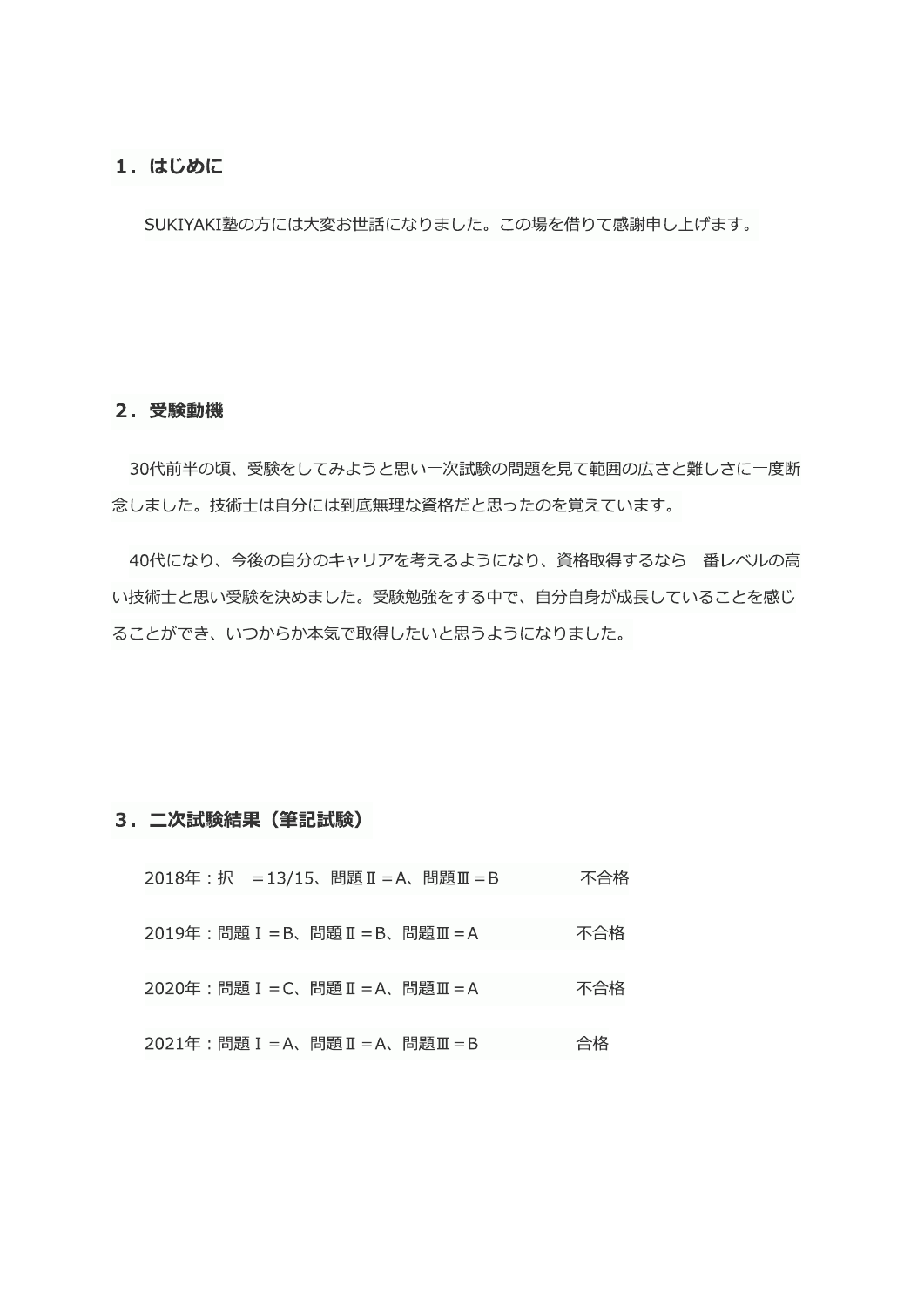## 4. 勉強法

### 4. 1 択一

一次試験と同様にノートに貼り付けて解いていきました。1順目は机に向かって解きます が、2順目以降は通勤時の電車で勉強しました。5順目ぐらいになると、1科目20分ぐら いで平成16年~平成29年までの問題が解けるようになりました(覚えてしまう)。

### 4. 2 キーワード集

原理原則基礎技術、現時点の技術的特徴、長所、短所、社会的有益性の5つで纏めてい きました。1キーワードでA4×1枚程度に纏めていきます。比較的大きなキーワードか ら細かいキーワードまで多岐に渡ります。例えば、無線通信(※)で1枚作成します。 次は近距離無線、中距離無線、長距離無線で各1枚です。長距離無線ではLPWAで1 枚、LPWAの中にもLTE-M、NB-IoT、Wi-SUN(少し中距離寄り)といった感じで細分 化のキーワードに拡げていきます。

※「無線通信」の原理、技術的特徴、長所、短所、有益性で1枚にまとめます。

#### 4.3 技術マップ

キーワードを体系的に理解するために作成しました。例えば、IGP/EGP、スタティック ルーティング/ダイナミックルーティング、RIP/OSPF/IS-IS、などのトレードオフの関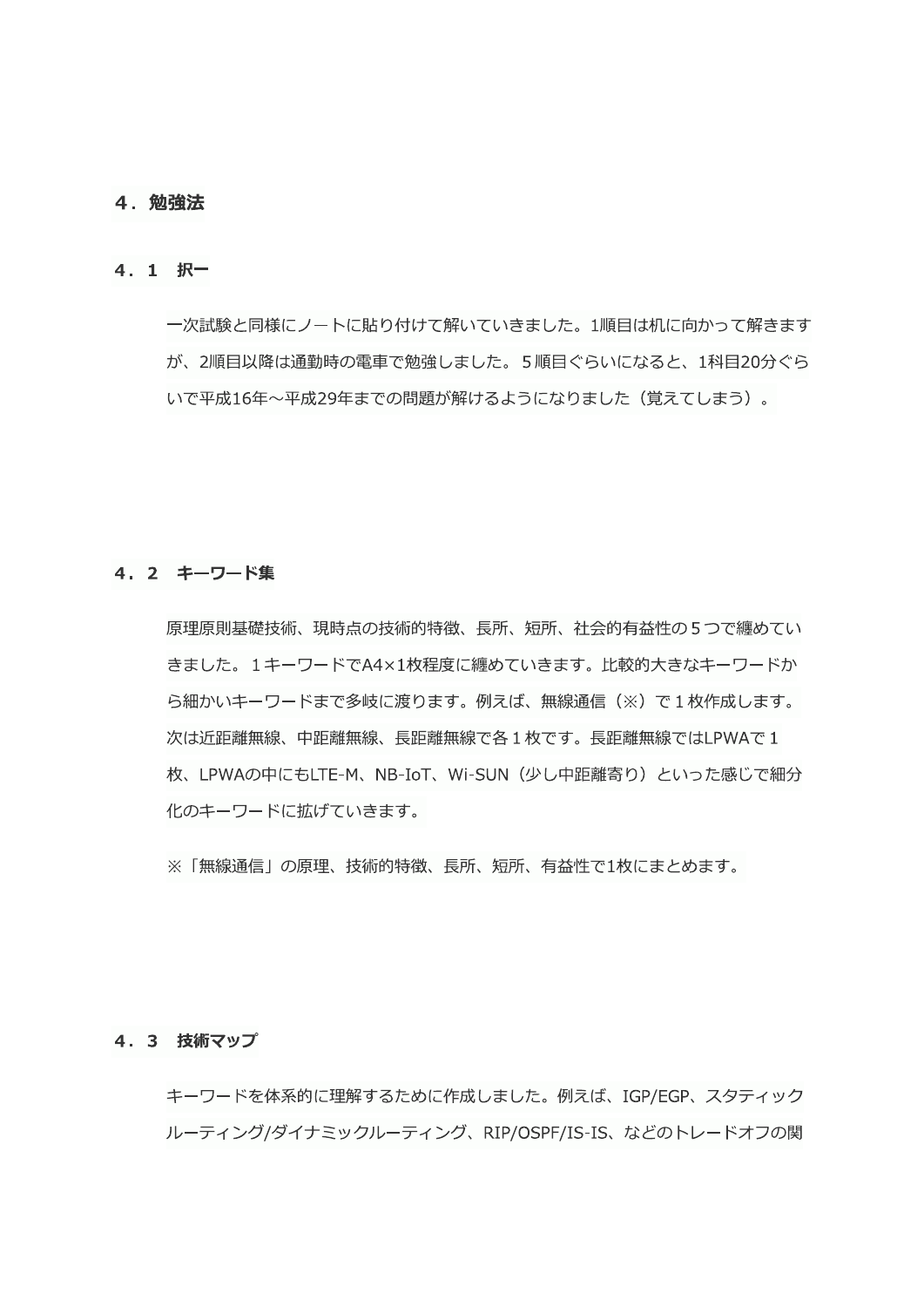係などを1枚のマップに纏めます。こうすることで、ある技術が他の技術とどういう関 係にあるのかを体系的に理解できます。

#### 4. 4 役に立った参考書

|日経ネットワーク

情報通信の定番で非常に有益な情報が凝縮されていると思います。2019年度か ら定期購読を開始しました。

| 電気新聞

特に問題I向けには有益な情報が多いです。ただ、毎日発行なのでお金もかか ります。この場合、次の図書館がお勧めです。

|図書館

電力システム、再工ネ(太陽光、風力、地熱など)、電気回路、半導体、電気 鉄道、電気設備など電気電子に関連する参考書を片っ端から借りてきて、これは 回答に使えそうというネタをノートに纏めていきます。図書館はタダなのでお勧 めです。私の場合は、50冊以上は借りたと思います。

#### 4. 5留意点やお勧め事項

#### 4. 5. 1 とにかく「考える」

## (1) 2018年度

添削指導を受けた5月~6月は本当に苦しい期間でした。1つの問題で3週間悩 みました。ただこの時は、実力不足によりただ悩んでいた感じで「論文を考える」 という感じではありませんでした。3枚のうち2枚書くのに精一杯な感覚です(何と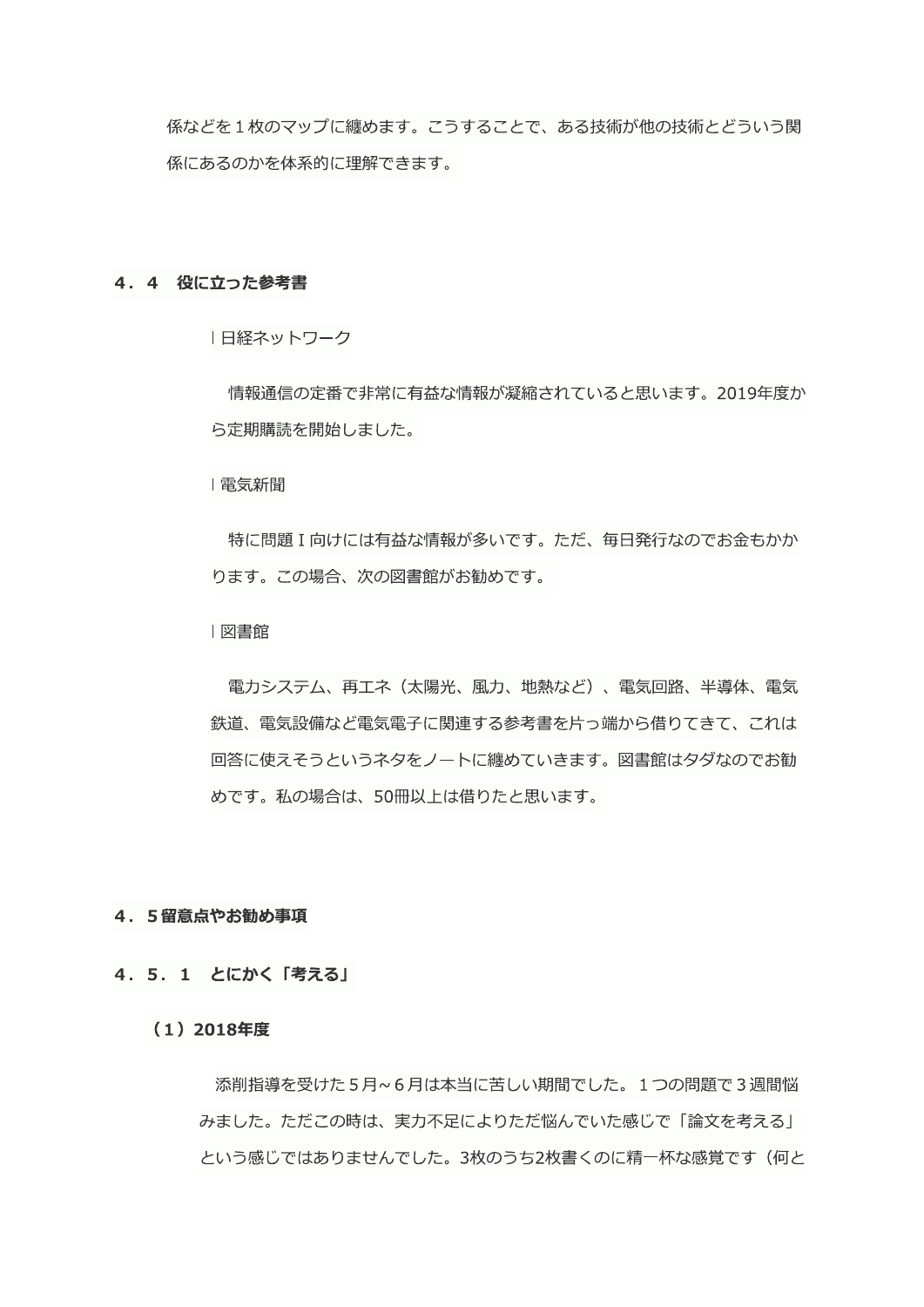か3枚目前半まで持って行く感じ)。残念ながらこの年は技術キーワード含め、実力 不足による不合格だったと思います。

## (2) 2019年度

不合格でしたが、問題ⅢがA評価だったことが自信になりました。実際の筆記試 験でA評価が取れたので悩んでも立ち戻る位置ができました。

7月の筆記試験に向けて、4月は問題Ⅲの骨子法+論文作成のみとしました。勉強 曲線は、すぐには発達しない「準備期」と急にぐんぐん伸びる「発展期」の繰り返 しと言われています。このため、6月から勉強しても7月の試験が「準備期」のまま 迎える可能性があります(人によって勉強曲線は違いますが)。

私の場合は6月下旬頃から次のような変化を感じました(発展期に入った?)。

|問題Ⅲが3枚では足りないと感じるようになる。

- |課題抽出、技術的提案、リスク等の各項目も書くボリュームが自分で調 整できるようになってくる。(知識も繋がってくるので、3行も書 けるし5行にも対応できるようになってくる)
- |問題によっては題意が分かるようになる。(実際の筆記試験でも、問題 I-2の題意が読み取れているか怪しかったので、あんまり得意では ないが題意が読み取れた問題 I-1を選択しました)。

そのせいか分かりませんが、問題ⅢはやっとA評価が得られました。でも「考え続 ける」ことの大切さはまだ分かっていませんでした。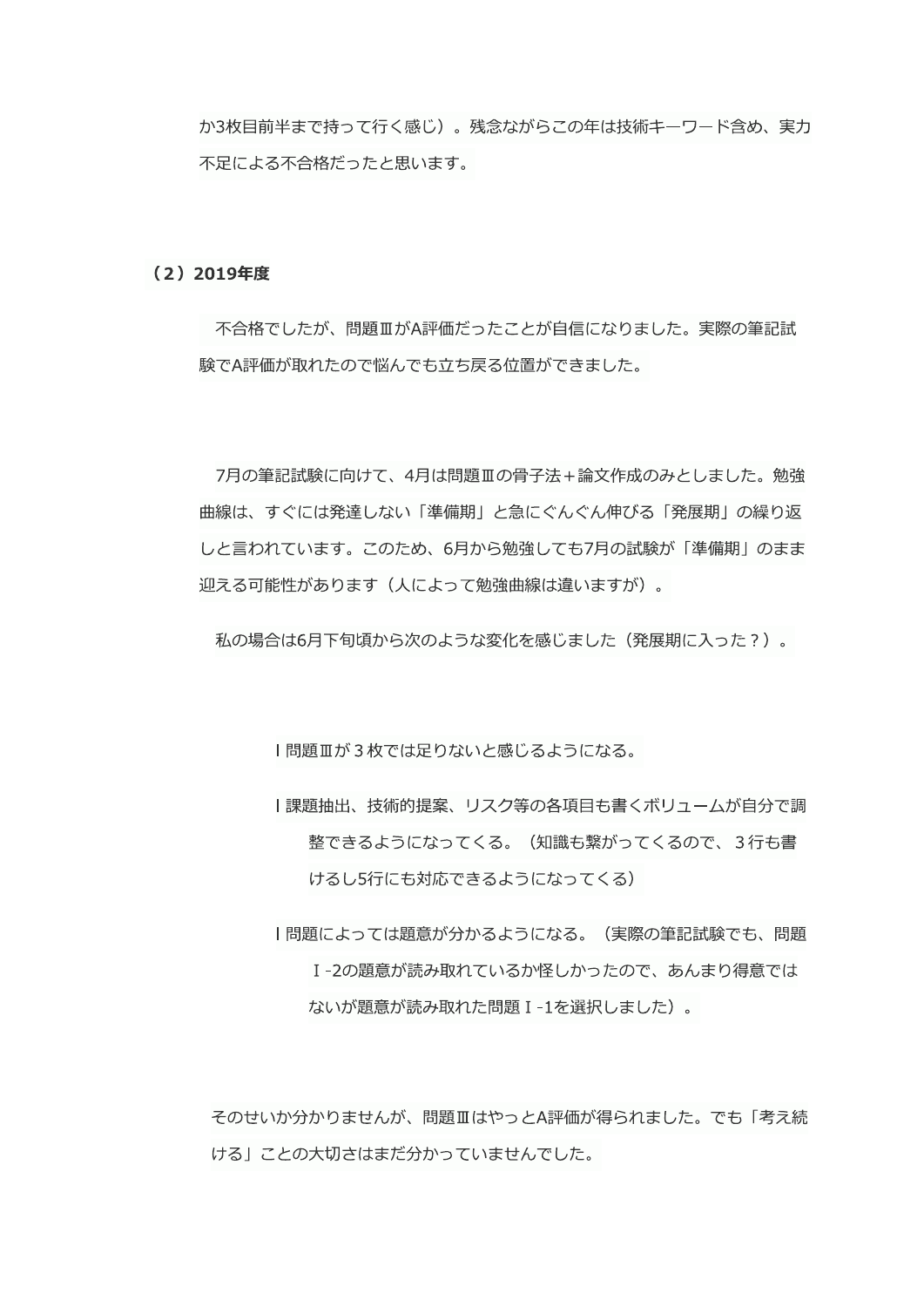APECさんのマンツーマン講座等で「考える」時間を多くするよう心掛けました。 他の方の論文を読む(インプット)のと自分で論文を書く(アウトプット)では頭 の使い方が異なります。試しに他の方の合格論文を読むだけでなく、実際に手書き してみると分かります。

またアウトプットの練習は悩む時間の割には成長が分かり難いです。なので技術 キーワードに走りやすいです。しかし、悩んだ分(考えた分)だけ確実に成長しま すのでアウトプットの練習を是非お勧めします。この年は合格論文を手書きする勉 強法も取り入れました。これは他人の脳を借りることにもなるため、今までより自 分の論文回答の幅が広がったと思います。

また、この年は「題意に沿って回答する」ことが如何に大切かを学びました。問 題Iは題意を外したのでC評価でした。論文構成等はA評価だった問題Ⅲと同じでし たし、3枚目の最後の行まで書きました。また問題 I の回答レベルとしては、19年 度の問題I=Bより高かったと思います。逆にC評価だったことで「題意を外さない ことが大切ですよ| と試験官からメッセージを貰ったようにも感じます。

#### (4) 2021年度

やっとの合格です。20年度の問題Ⅱ、ⅢでA評価だったので勉強方法はあまり変 えませんでした。4年目なのでキーワード集よりは論文作成(アウトプット)を引き 続き実践しました。一度作成しては骨子から何度も壊して再構築するの繰り返しで す。この年は電気新聞も読んでいたのが問題I向けには役に立ちました。

#### 4. 5. 2 添削指導を受ける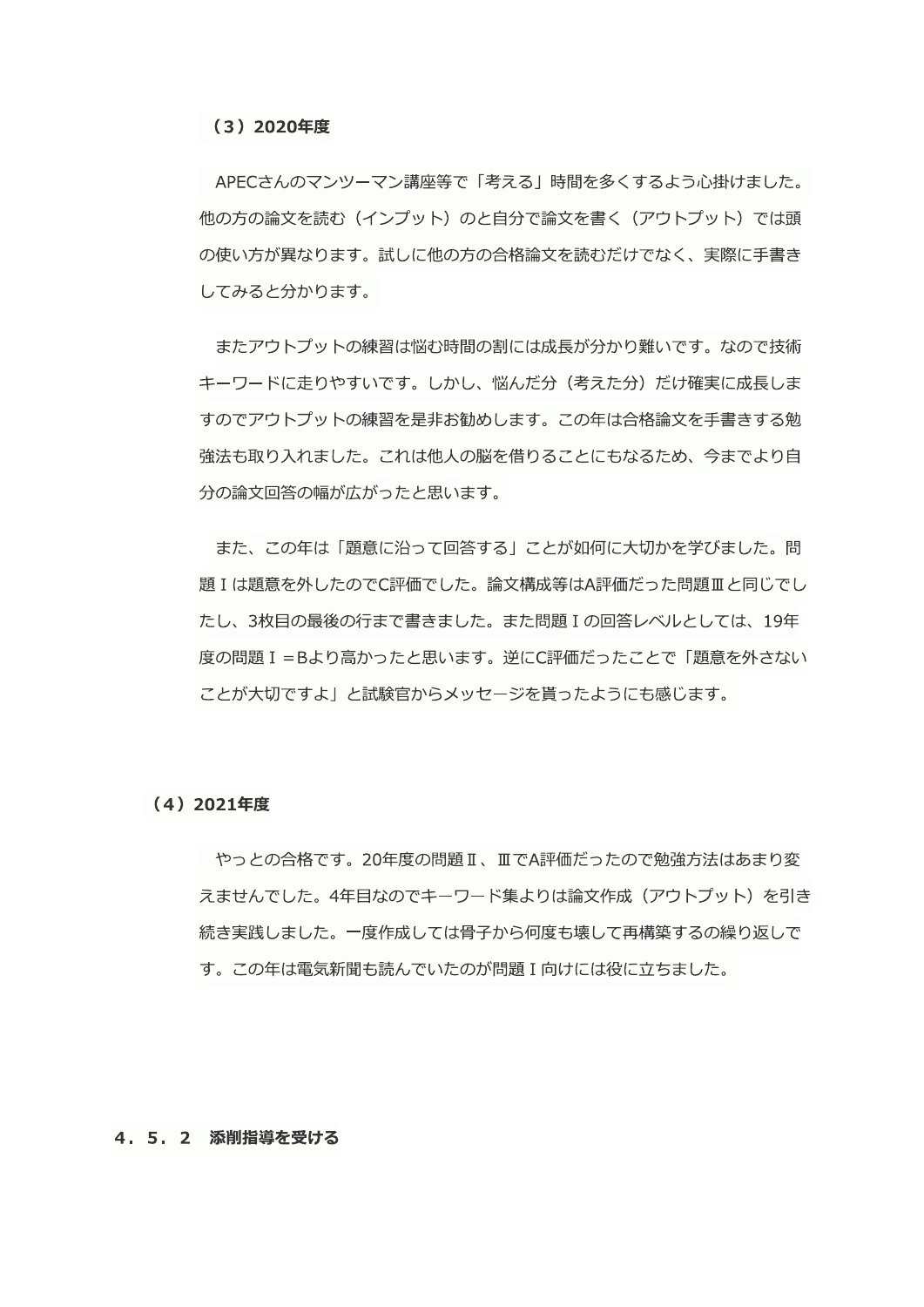添削指導は是非受けた方が良いと思います。よっぽどレベルが高い人で無い限 り、自分にとっては嬉しくない「弱点」や「思考の癖」を指摘される方が大半だと 思います。しかし、これを受け入れないと自分の勉強方法の軌道修正もできず、レ ベルアップ出来ないと思います。添削指導は、現状の自分のレベルの確認、弱点の 把握と勉強方法の軌道修正、合格するためにクリアすべき課題確認のために是非受 けることをお勧めします。

### 4. 5. 3 骨子法で論文作成

問題Ⅲは、SUKIYAKI塾の試験対策で推奨している骨子法を徹底しました。骨子 法+手書き論文や骨子法のみの勉強を繰り返しました。この骨子法は問題IIにも適 用できる場合があり、非常に役に立ちました。骨子が悶々としていると、問題Ⅲの 論文を書いていてもしっくりこないです。逆に骨子がしっかりしていると、論文を 書いていてもスッキリ書けました。

## 4. 5. 4 最後の1ヶ月は問題Ⅱ、問題Ⅲの様式に手書きする。

特に問題I-1 (答案1枚)は以外と書ける字数が少ないです。キーワード集から 実際の答案1枚に纏める練習をしました。この練習で、少ない字数の中で上手く表現 していく練習をした方が良いと思います。また自分の書くスピードも1枚20分程度 などと知っておく必要があります。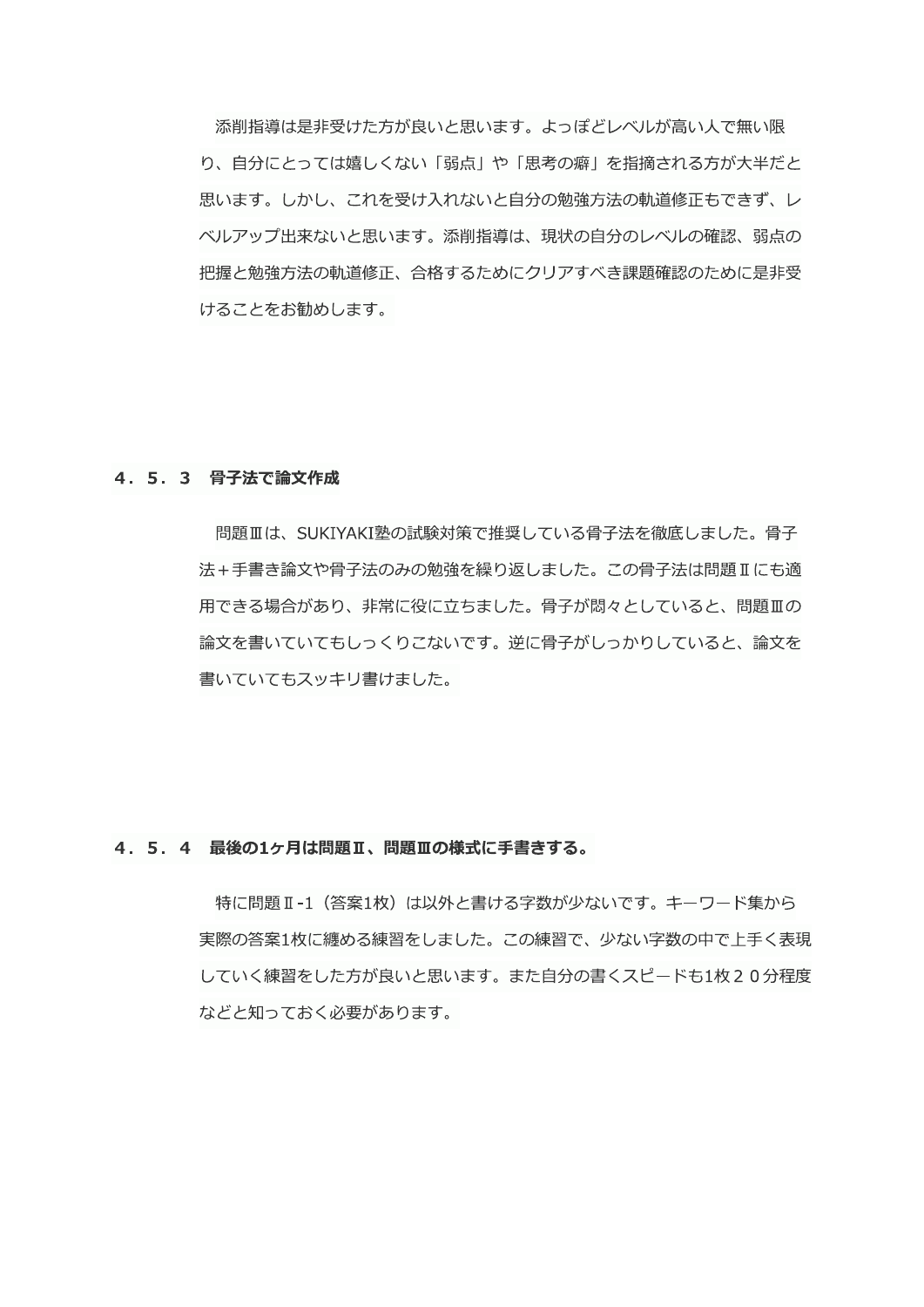#### 4. 5. 5 最後の2週間は追い込む

最後の2週間は、空けても暮れても勉強した方が良いと思います。実際、最後の 2週間で勉強した内容(忘れかけていた内容の復習)が問題 I-1、問題 I-2で出ま した。また、試験当日は3時間半で問題 II、 IIをそれぞれ解かないといけないの で、頭をフル回転モードにしておく必要があります。頭をフル回転モードにしてお くことは、試験当日に力を存分に発揮できる要素の一つだと思いました。

#### 4. 5. 5 問題Ⅱ、Ⅲの練習回答レベルは出来るだけ高く

これは私の経験です。当日の試験では、始めて見る問題から題意を読み取り、骨 子を作成し、記述回答する必要があります。このため、練習の時の70~80%ぐらい の力しか出せないと思っておいた方が良いと思います(あくまでも私の経験です。 当てはまらない人は無視して下さい)。

即ち、勉強の時に作成した回答論文のレベルは出来るだけ高くした方が良いという ことです。

回答論文のレベルを60点ギリギリにしておくと、実際の試験では40~50点 ぐらいに落ちると思います(私はそうでした)。様々な問題を50点程度で手当た り次第やるよりも、1個の論文回答を70点以上にしておく方が得策かと思いま す。添削講師の方からも同様の指導をいただきましたが、受験するまでは分かりま せんでしたが、今は理解できます。

## 5. モチベーション維持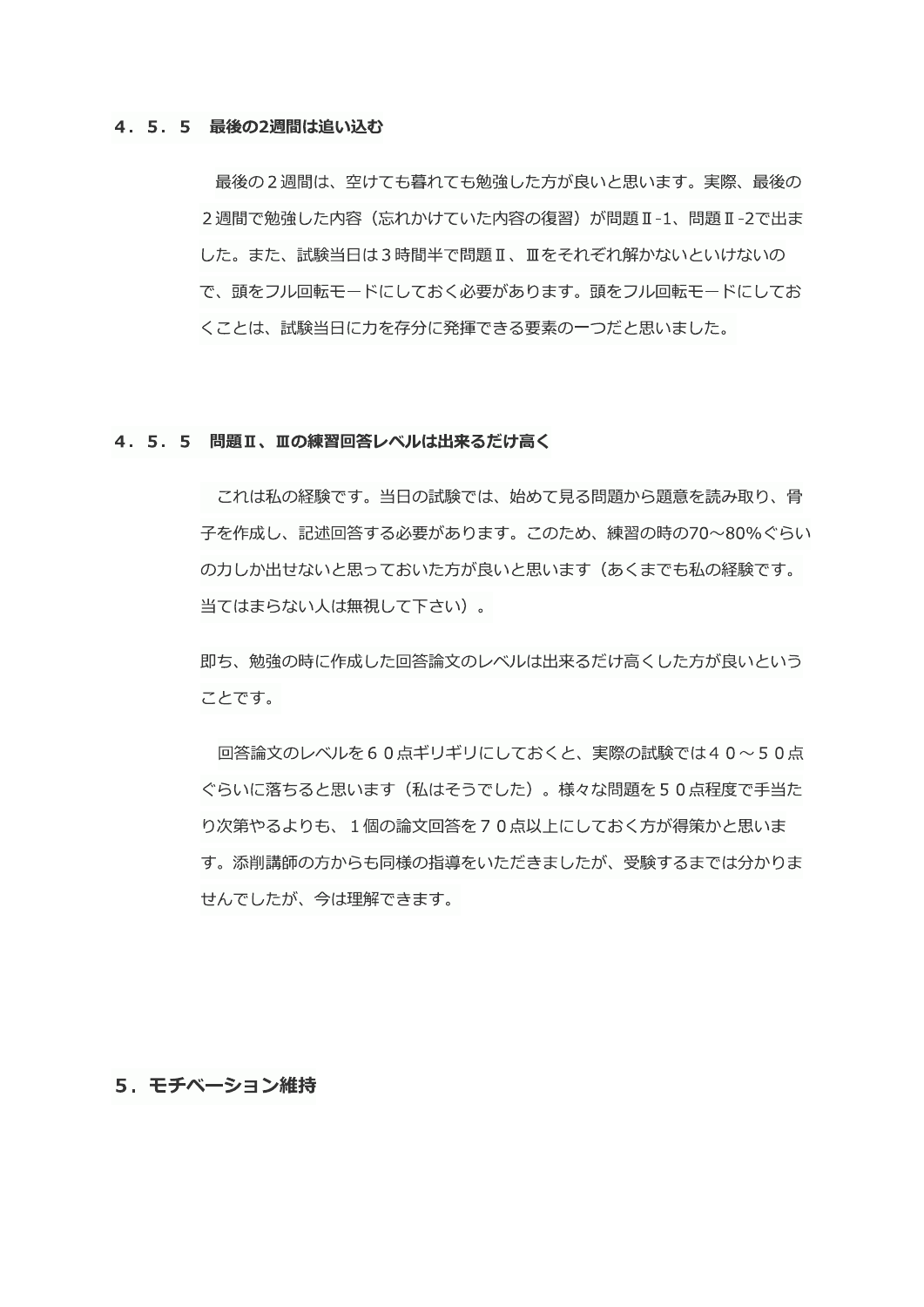モチベーションを維持することは大切だと思います。役に立つか分かりませんが私 の維持方法を紹介します。

## 5. 1 合格した後の自分を想像する

合格した後、技術士と書いた名刺を配る姿やSUKIYAKI塾の方との交流などを想 像していました。この想像を通して、自分の中で真の志望動機も芽生えてきまし た。志望動機が芽生えると更に技術士になりたいというモチベーションも上がりま した。

## 5. 2 カフェを活用する

とは言っても常に高いモチベーションを維持できるわけではありません。そうい う時はスタバなどに行っていました。カフェでは他に勉強している方も居るので刺 激になります。あと自宅テレビなどの他の誘惑も比較的少ないので勉強に打ち込め るかと思います。

### 5. 3 SUKIYAKI塾の体験論文を見る

これは非常に活用させていただきました。特に勉強を始めた2018年度は自分の勉 強方法も確立していませんでした。体験論文を拝見させていただく中で参考に出来 る部分は多くありました。

## 5. 4 SUKIYAKI塾のセミナー等を受講する